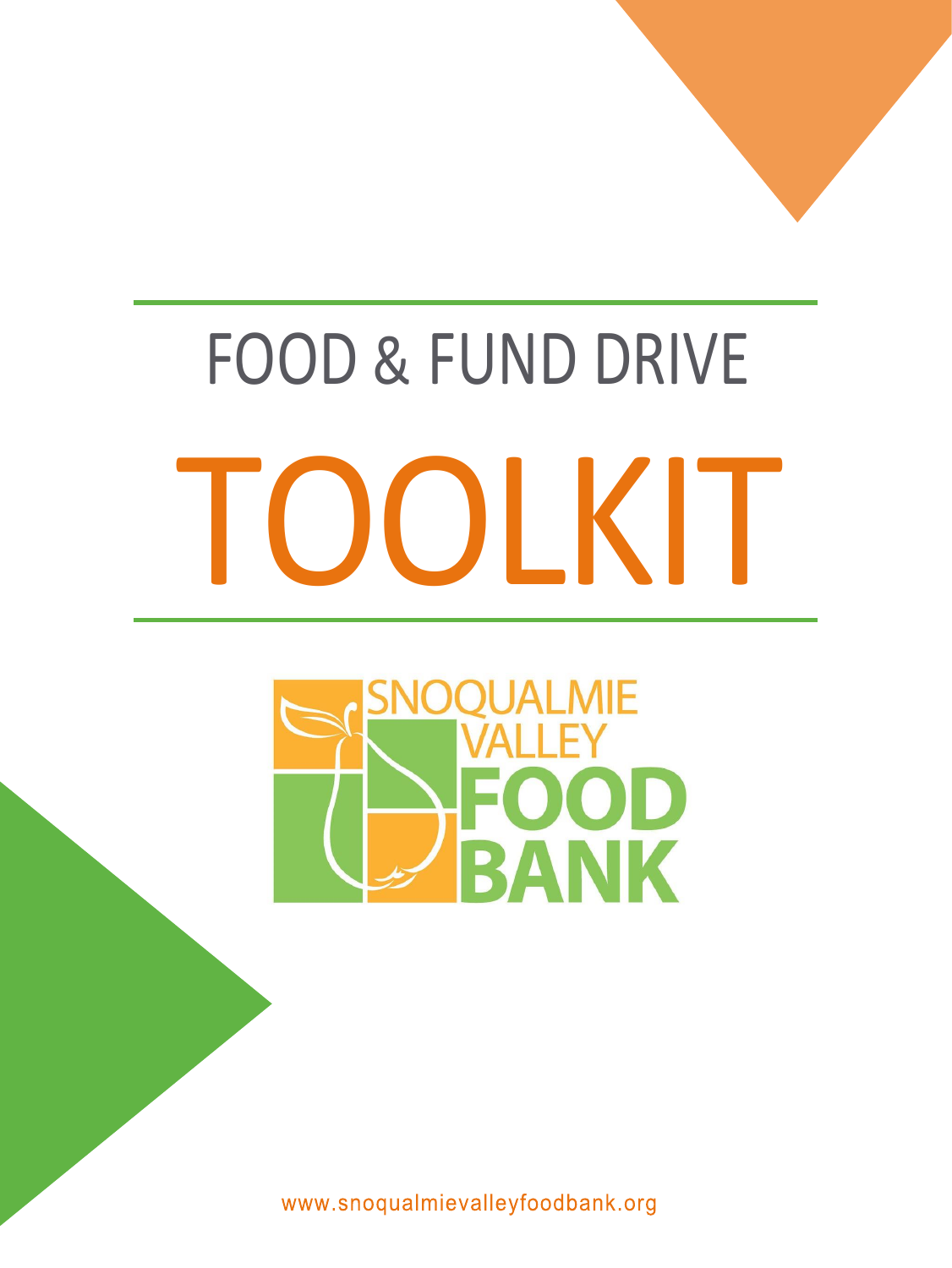

## Hunger in the Snoqualmie Valley

In the Snoqualmie Valley today, there are families and individuals who find themselves without enough money to purchase food. There are also families, organizations, and businesses that have time or treasures that they can share. Snoqualmie Valley Food Bank exists to provide that abundance to those in need.

The Snoqualmie Valley is home to over 12,000 households. Morethan 1,000 of them are food insecure, meaning they do not have regular access to food. Even more startling is that 33% of our clients arechildren and 29% are seniors.

With your efforts, we can make sure everyone in the SnoqualmieValley is fed. Food and fund drives are a critical piece to our operations. The food received during these drives help stockthe shelves. The money raised helps support all of the programs at the Snoqualmie Valley Food Bank.

We cannot do our work without your help. Thank you for hosting a food and fund drive. Your support will ensure that a child does not haveto go to bed with a hungry tummy, a senior will be able to afford their prescription and still have a meal that day, that a single mother will be able to provide nourishment for her entire family and whole families, even generations will be able to have dinner together this evening.

Thank you!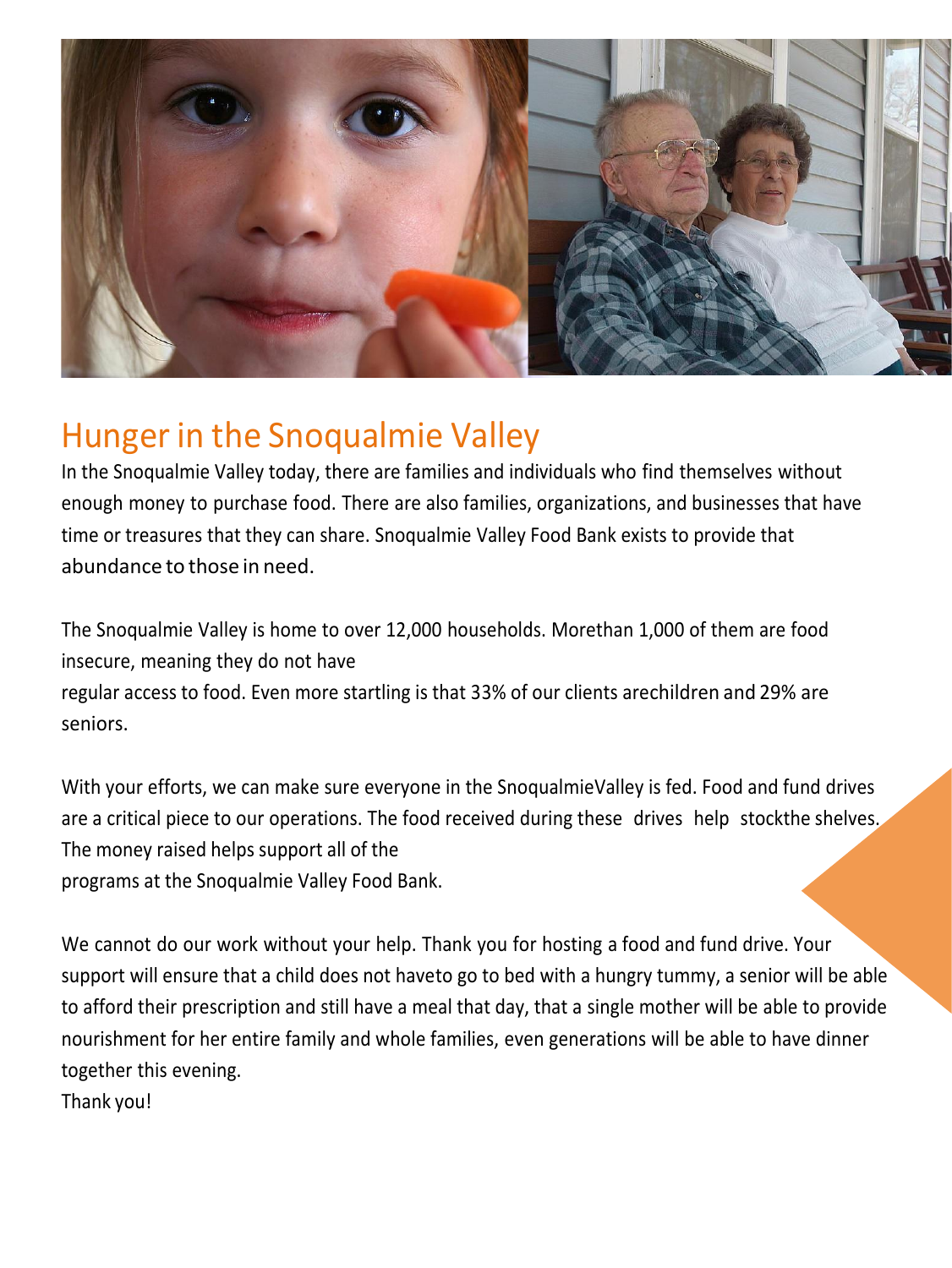## **What is a Food and Fund Drive?**

Food and fund drives are critical to the ongoing mission of collecting and redistributing food to poor and hungry individuals and families in the SnoqualmieValley.

A food and fund drive is an excellent opportunity for your community to become direct partners with the Snoqualmie Valley Food Bank in our fight to end hunger inthe Snoqualmie Valley. A food and fund drive can be conducted by churches, neighborhoods, businesses, unions, service clubs, schools, military units, scouts, sports teams, or any group of dedicated people who realize it takes a local initiative to solve a local problem.

Cash donations are equally as important and are used to leverage SVFB's purchasing power. We purchase fresh dairy and produce at wholesale prices. Over 88% of our budget including in-kind donations goes toward supporting ourprogramming to bring food to our neighbors in need.

Any food and monetary donations raised during your drive will be quickly reinvested into the clients who come to the Snoqualmie Valley Food Bank forassistance.

## **What Type of Drives Are There?**

A Community Food Drive is a drive where you collect food at a grocery store. Thisis a good opportunity for team building or group activity. Contact the store manager and arrange a time for your food drive. Contact us and we will post yourdrive on our website. Ask the store manager about special case pricing and have cases available for customersto buy.



A Private Food Drive is a drive where you hold a food driveat work, school, church or even special events like birthdayparties or anniversaries. This can be fun for families of all ages and even an opportunity to build a tradition.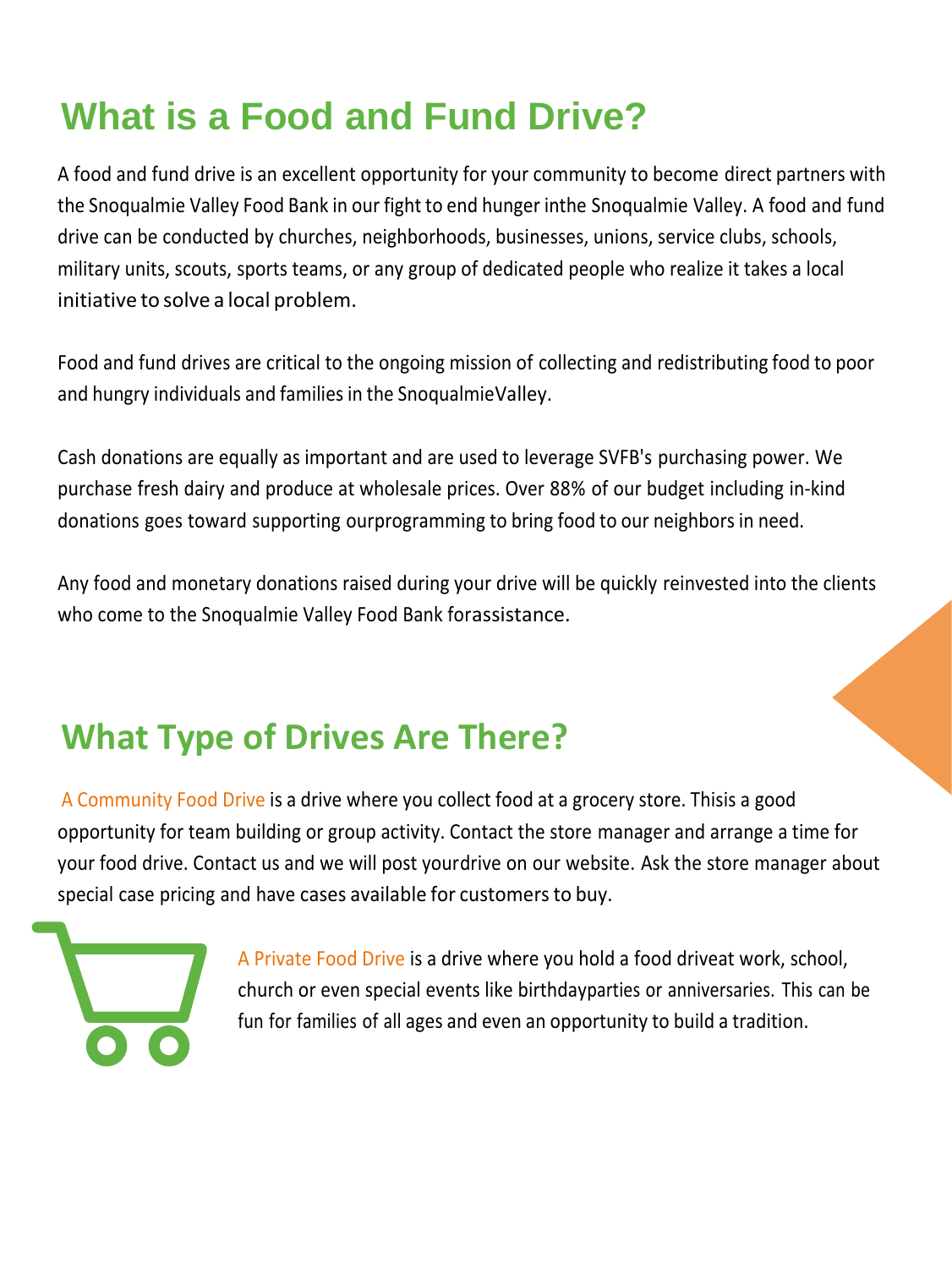## Guide to Hosting A Food & Fund Drive

Hosting a food and fund drive is easy!

## **Four Steps to Get Your Started**



#### **Pick a Date**

The length of your drive is up to you - one day, one week, one month -whatever works for your event. The key is to give your participants enough notice so that they can be prepared to bring in donations.



#### **Set Your Goals**

Having a goal for the amount of food and financial contributions willhelp you determine strategies for your drive and give your group something to work toward. It is important to also make your goal realistic.



#### **Register Your Drive**

Let us help you by contacting us before your event. We can help get you set up with food bins/totes and schedule a food drop-offtime.

#### **Promote Your Drive**



Share information throughout our community to raise involvementearly in the process. Make posters. Help share on community eventpages and social media sites. Be creative to promote your drive andincrease donations. Email a copy of your flyer and we will help promote.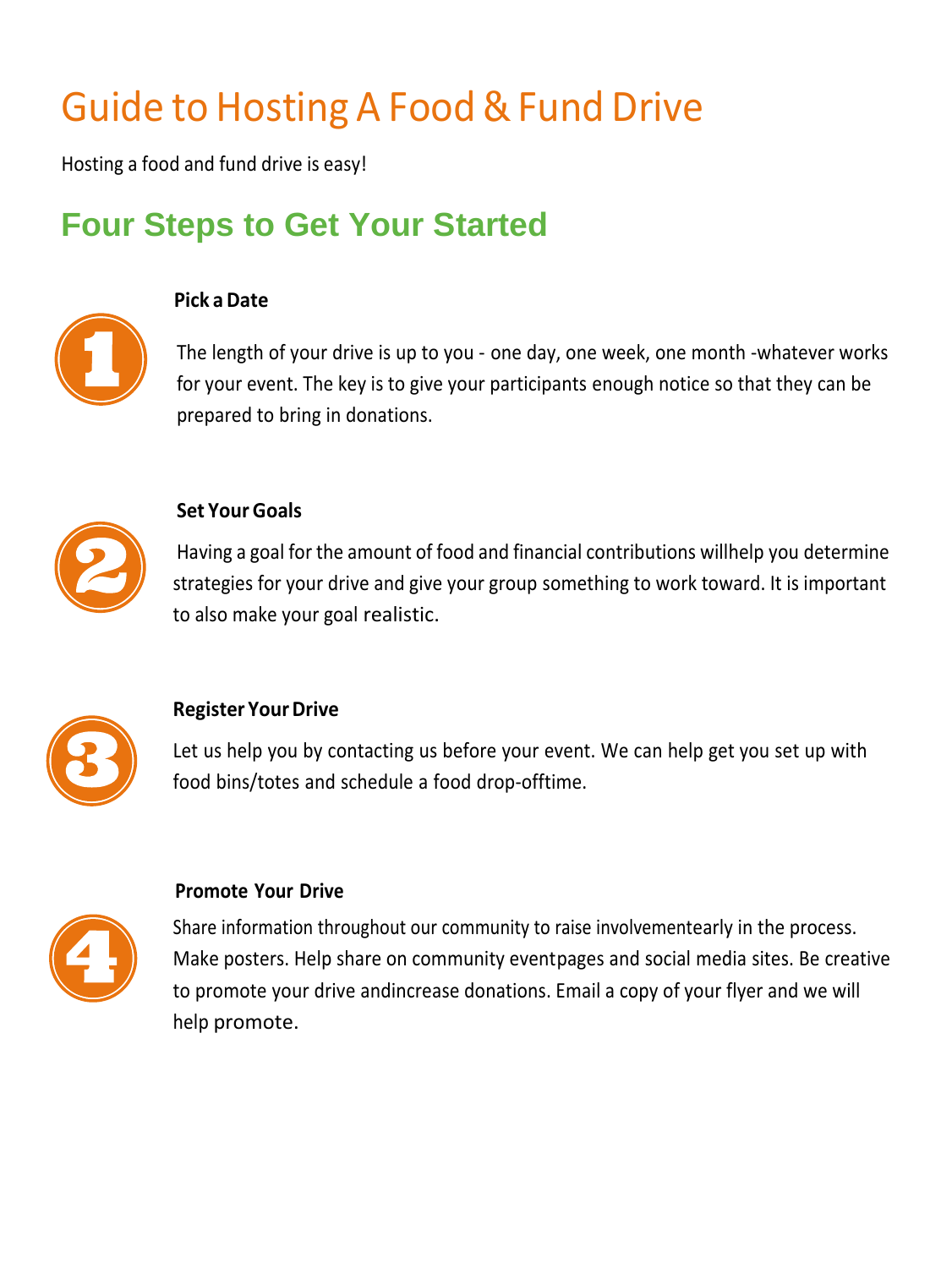## Raise Money and Stretch Your Dollar

Most successful food drives also have a financial element. For some,it may be easier for a person to write a check than to purchase a bagof groceries. Cash donations are always welcome and provide an even greater supply of food because we are able to stretch each dollar when we purchase at wholesale prices through our local distributors.

## **Ways to Contribute**

- Online: The best way to donate is online at SnoqualmieValleyFoodBank.org. Remember to list the name of your food drive in the special instructions section.
- Collection Box : Checks can be made out to "Snoqualmie Valley Food Bank" and remind your donors to include the name of your organization in the "memo" line otheir check.
- Matching Gifts: Many organizations offer a "Matching Gift" incentive. Be sure tocheck with your human resources department for the necessary paperwork.

The Snoqualmie Valley Food Bank is a 501(c)(3) nonprofit, tax-exempt, publicly supported organization. All donations made to the food bank are tax deductible. EIN 46-4388454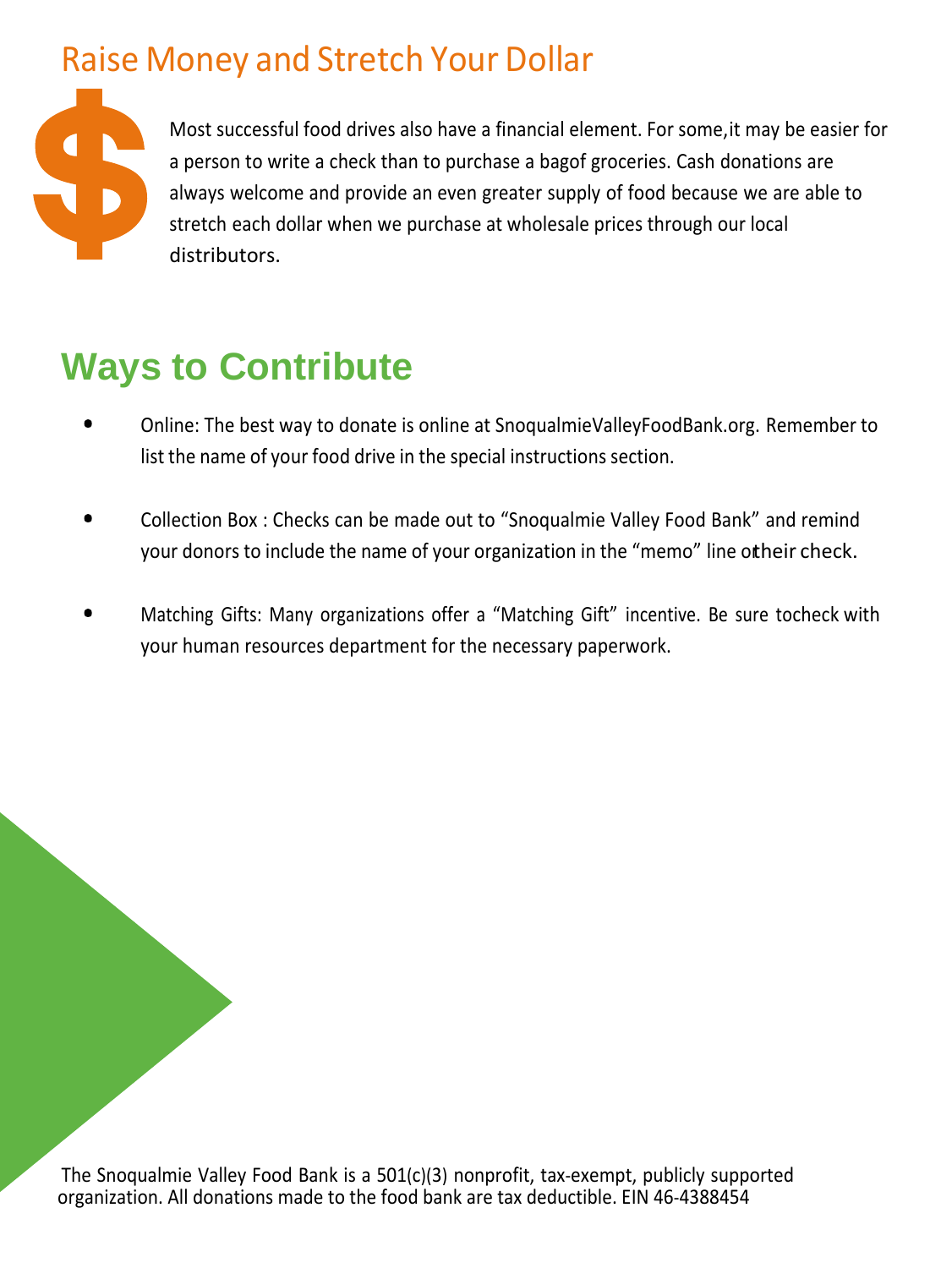### Food to Donate

Every week, hundreds of individuals come to the Snoqualmie Valley Food Bankfor resources and food assistance. Each family selects items to take and leaves with a variety of food items like dairy, deli, fresh produce and non-perishable items for the week.

We have a big inventory on certain food items, but there are always items we run low on.

We may not accept cans without labels, meat that is not commercially packaged or homemade items. We do accept fresh produce.





We will add a list of items we can really use at the time of your food drive. With your help we can fill up our stock on these items and make sure our guests can find all food items to make a balanced meal.

For safety reasons all donated food must be unopened packages, within expiration date and in good condition.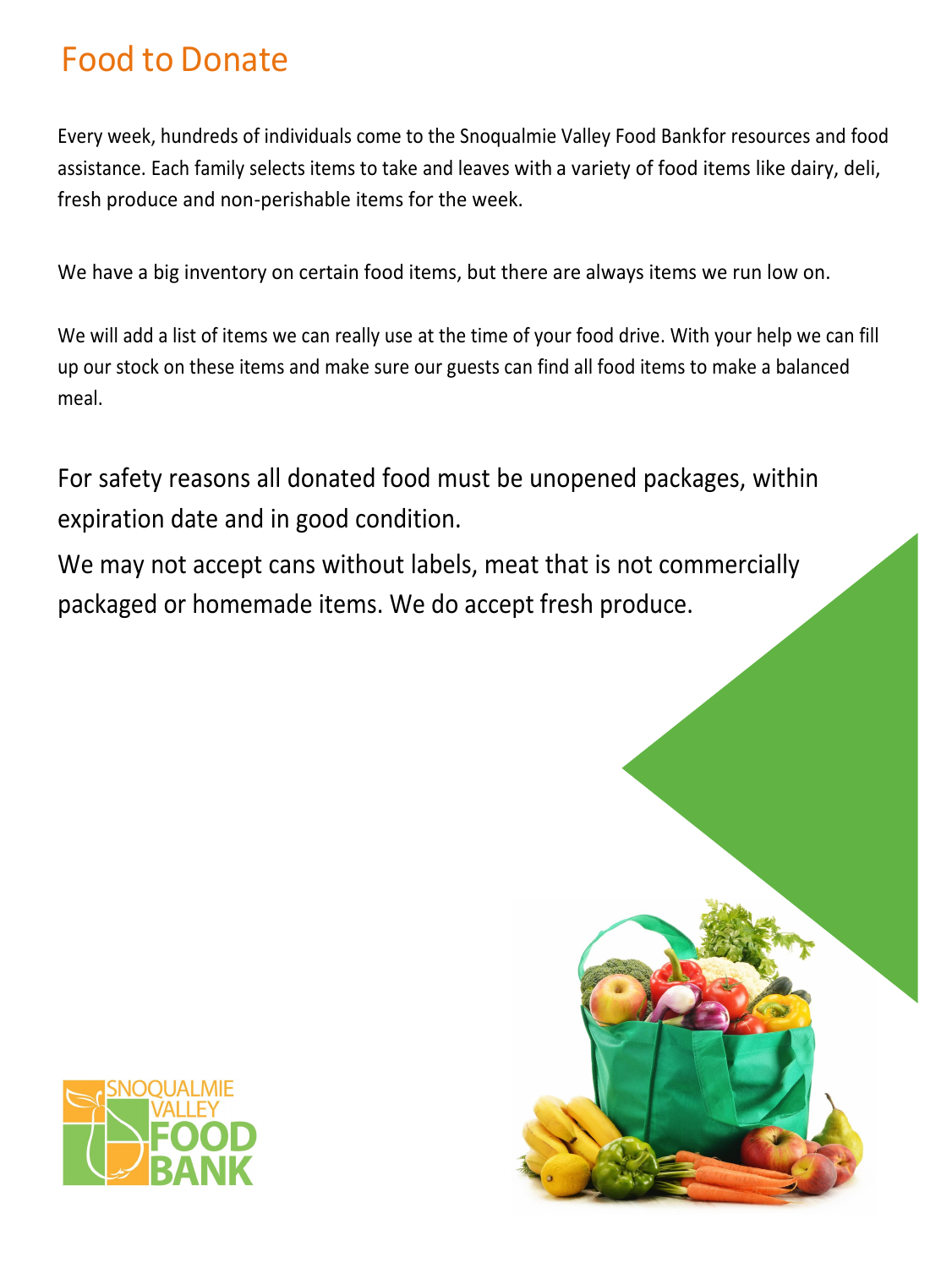## Register

This form is used by Snoqualmie Valley Food Bank to collect the information weneed to help you run a successful drive. If you have any questions or need help, please contact us. You can either mail or email the completed form. We will contact you once your registration is received to answer any questions you maystill have or to gather additional information if necessary. Thank you!

#### **Organization & Drive Coordinator Information**

- Corporation (less than 150 employees)
- □ Corporation (150+ employees)
- $\Box$  Civic / Community Group
- □ School
- □ Church

Organization Name: \_\_\_\_\_\_\_\_\_\_\_\_\_\_\_\_\_\_\_\_\_\_\_\_\_\_\_\_\_\_\_\_\_\_\_\_\_\_\_\_\_\_\_\_\_\_

Organization Type:

| Address/City/St/Zip      |        |  |
|--------------------------|--------|--|
| <b>Coordinator Name:</b> | Phone: |  |
| Email:                   |        |  |

#### **About Your Event**

| Food Drive Address: 2008 - 2009 - 2010 - 2010 - 2010 - 2010 - 2010 - 2010 - 2010 - 2010 - 2010 - 2010 - 2010 - 2010 - 2010 - 2010 - 2010 - 2010 - 2010 - 2010 - 2010 - 2010 - 2010 - 2010 - 2010 - 2010 - 2010 - 2010 - 2010 - |                                |
|--------------------------------------------------------------------------------------------------------------------------------------------------------------------------------------------------------------------------------|--------------------------------|
|                                                                                                                                                                                                                                |                                |
|                                                                                                                                                                                                                                |                                |
|                                                                                                                                                                                                                                |                                |
|                                                                                                                                                                                                                                |                                |
|                                                                                                                                                                                                                                |                                |
| <b>Supplies Needed (give quantity)</b>                                                                                                                                                                                         |                                |
| Envelopes: ______________                                                                                                                                                                                                      | Barrels: _____________________ |
| Collection bins: ___________                                                                                                                                                                                                   | Banana boxes : ___________     |
|                                                                                                                                                                                                                                |                                |

#### **Drop off moment**

Schedule a drop-off moment in advance. We can make sure to have enough volunteers to help unload and organize.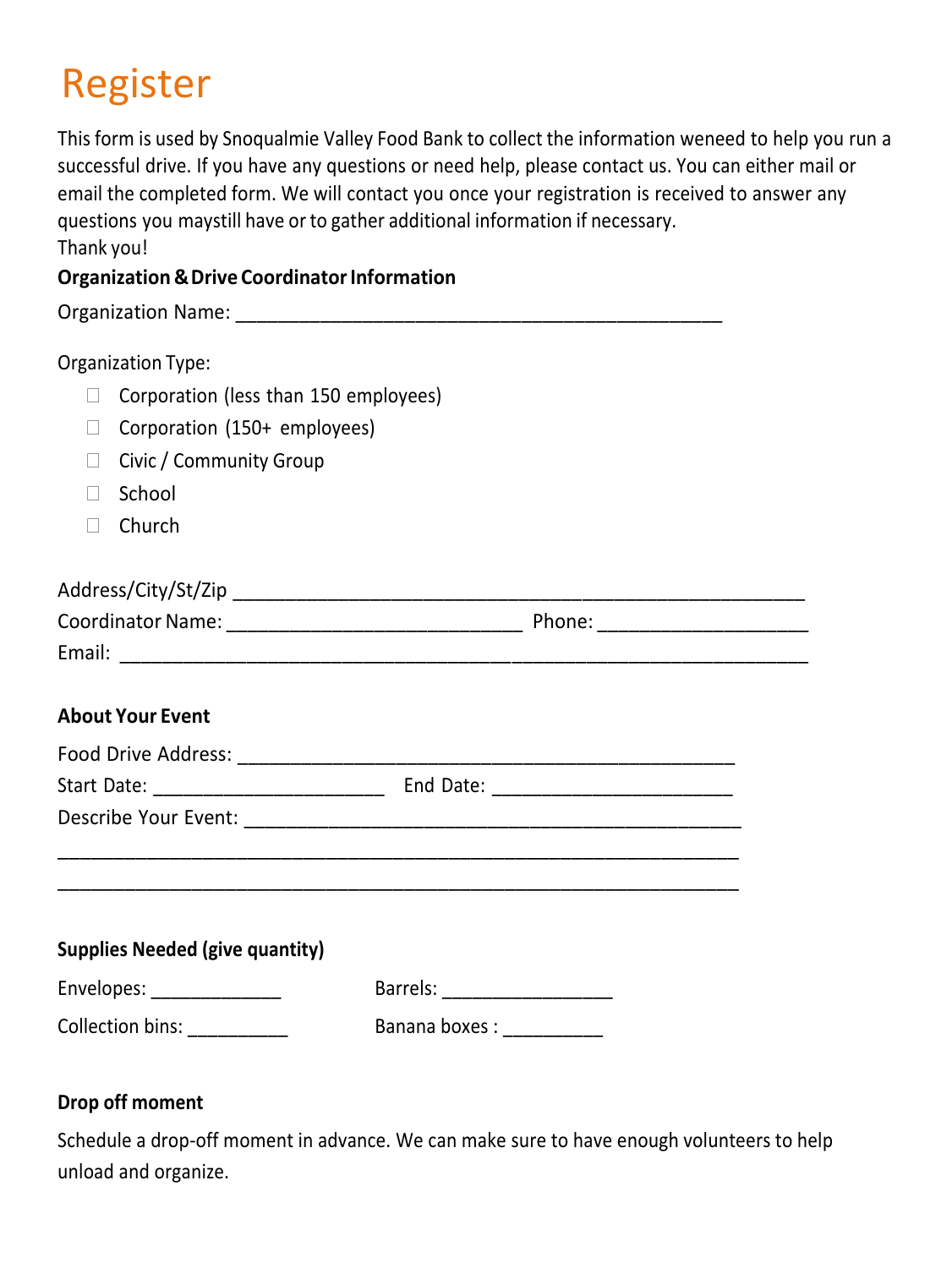## We Are A Community in Action.

We all face challenging times in our lives and sometimes we need help along the way. Many of our clients visit our food bank to help transition through a difficult time whether due to job loss, medical expenses, change in family structure or livingon a fixed income.

## $\overline{\mathcal{D}}$ 2000Households registered in our database





## 230 Households served each week

#### 2000 Individuals served each month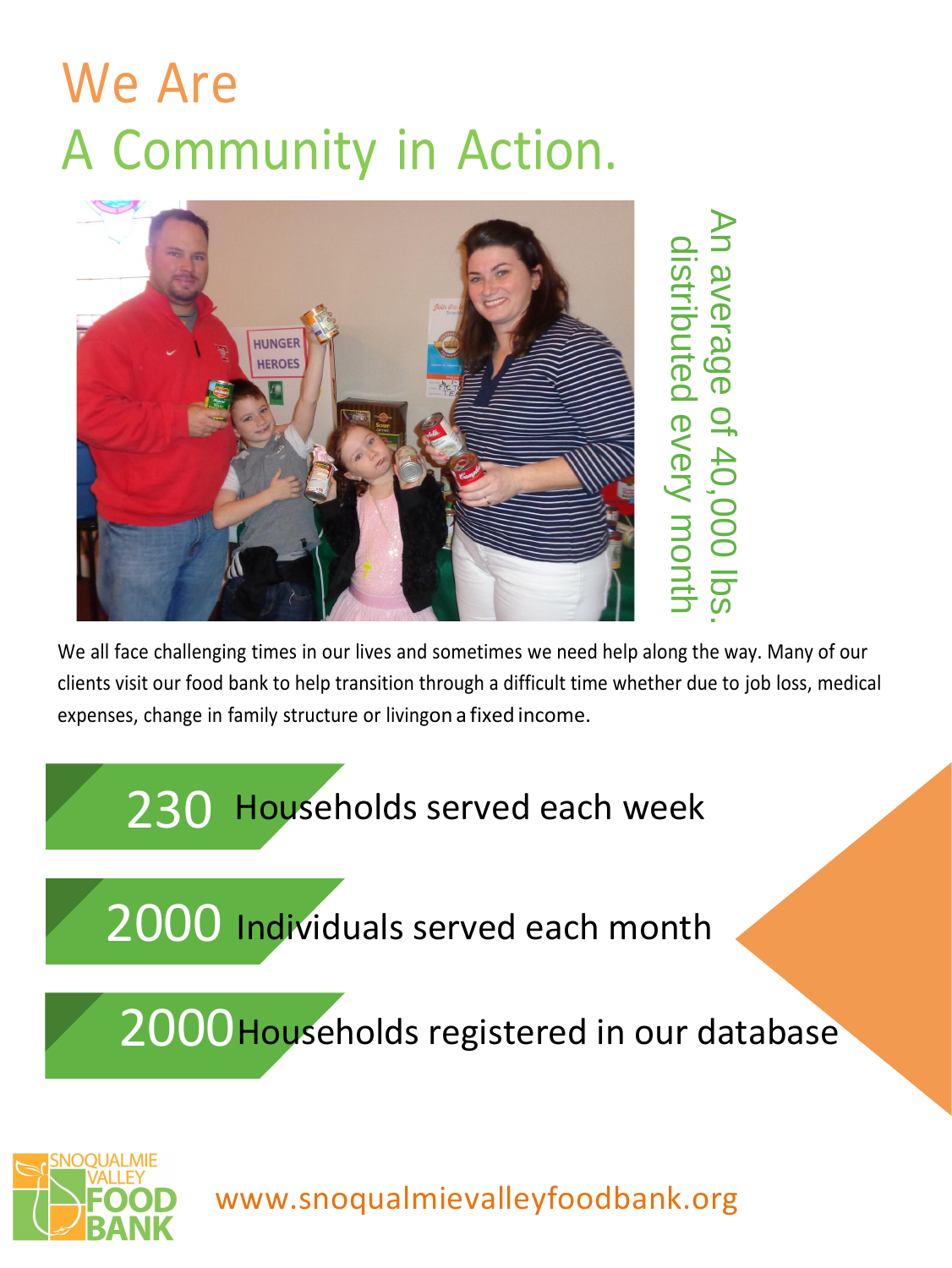

## Who Are We? A Community in Action.

The health of our community is dependent on the well-being of those that live in it!

- To be helpful, inclusive resource to ourneighbors when they need a hand up.
- To be a safe place to get food and otherhelpful resources.
- To treat all clients with respect and care.

The SVFB has established three guiding principles to serving our clients:

- 100+ Dedicated Volunteers
- 10 Working Board Members
- Experienced Staff Members
- A Committed Community.

We rely on over 50 volunteers each week to provide service to our neighbors in need. As a community foodbank, we encourage everyone in our community to be involved in oursuccess.

We are:

# THANK YOU!

If you have any questions during your food driveprocess, please feel free to reach out!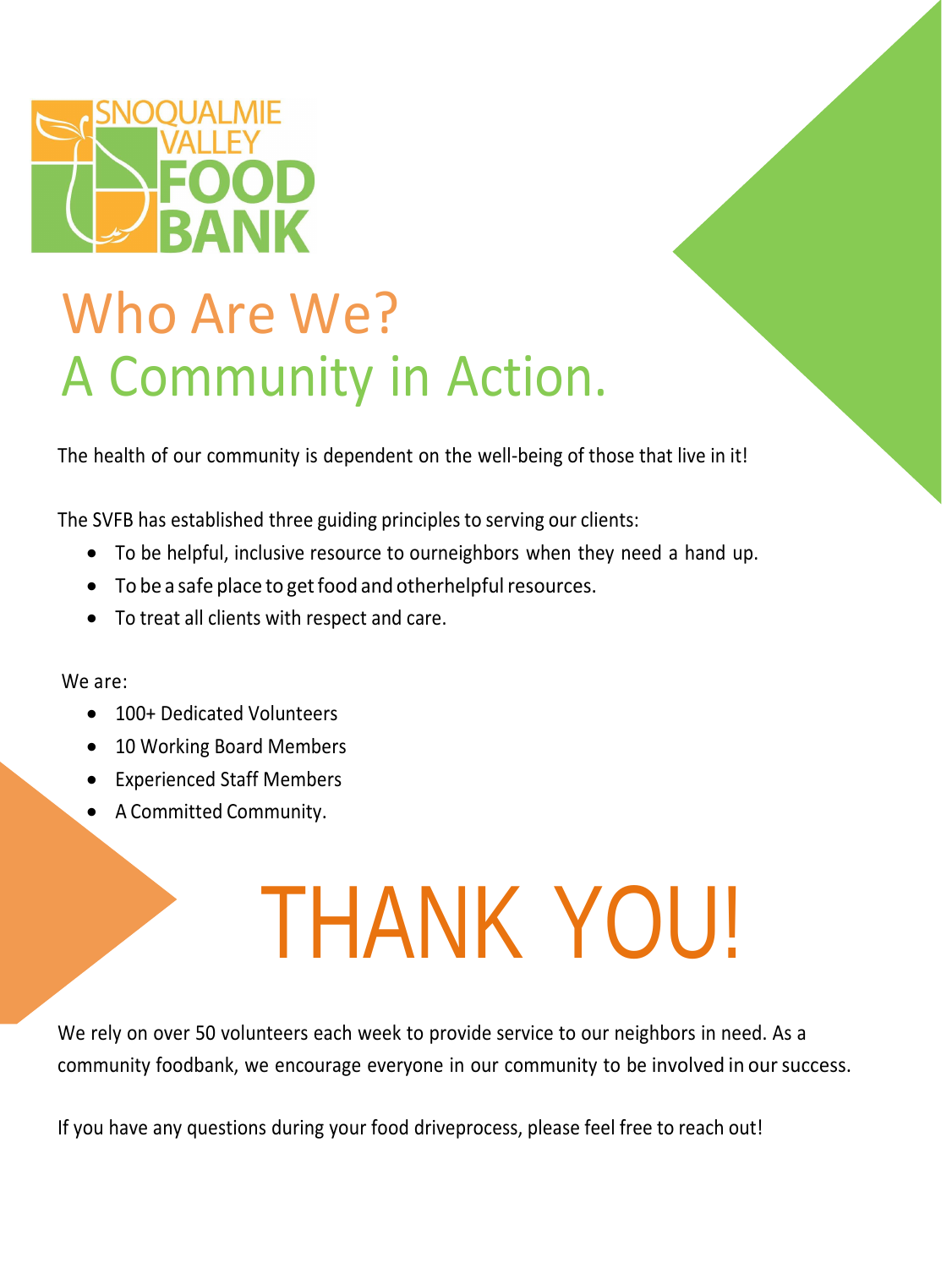

#### **Food Bank Location**

122 E 3rd Street North Bend, WA 98045

#### **Mailing Address**

PO Box 1541 North Bend, WA 98045

#### **Contact Information**

425 888-SVFB (7832) [director@snoqualmievalleyfoodbank.org](mailto:director@snoqualmievalleyfoodbank.org) manager@snoqualmievalleyfoodbank.org

#### **Hours of Operations**

Monday and Tuesday - 9:30 a.m. - 1:30 p.m. Wednesday - 9:00 a.m. - 4:30 p.m. Thursdays and Fridays - 8:30 a.m. - 11:30 p.m.

#### **Distribution Days**

Mondays (65+ Seniors Only) 10:00 a.m. - 11:30 a.m. Mondays 11:30 a.m. - 12:45 p.m. Tuesdays 3:00 p.m. – 6:15 p.m. Wednesdays 9:30 a.m. - 4:15 p.m.